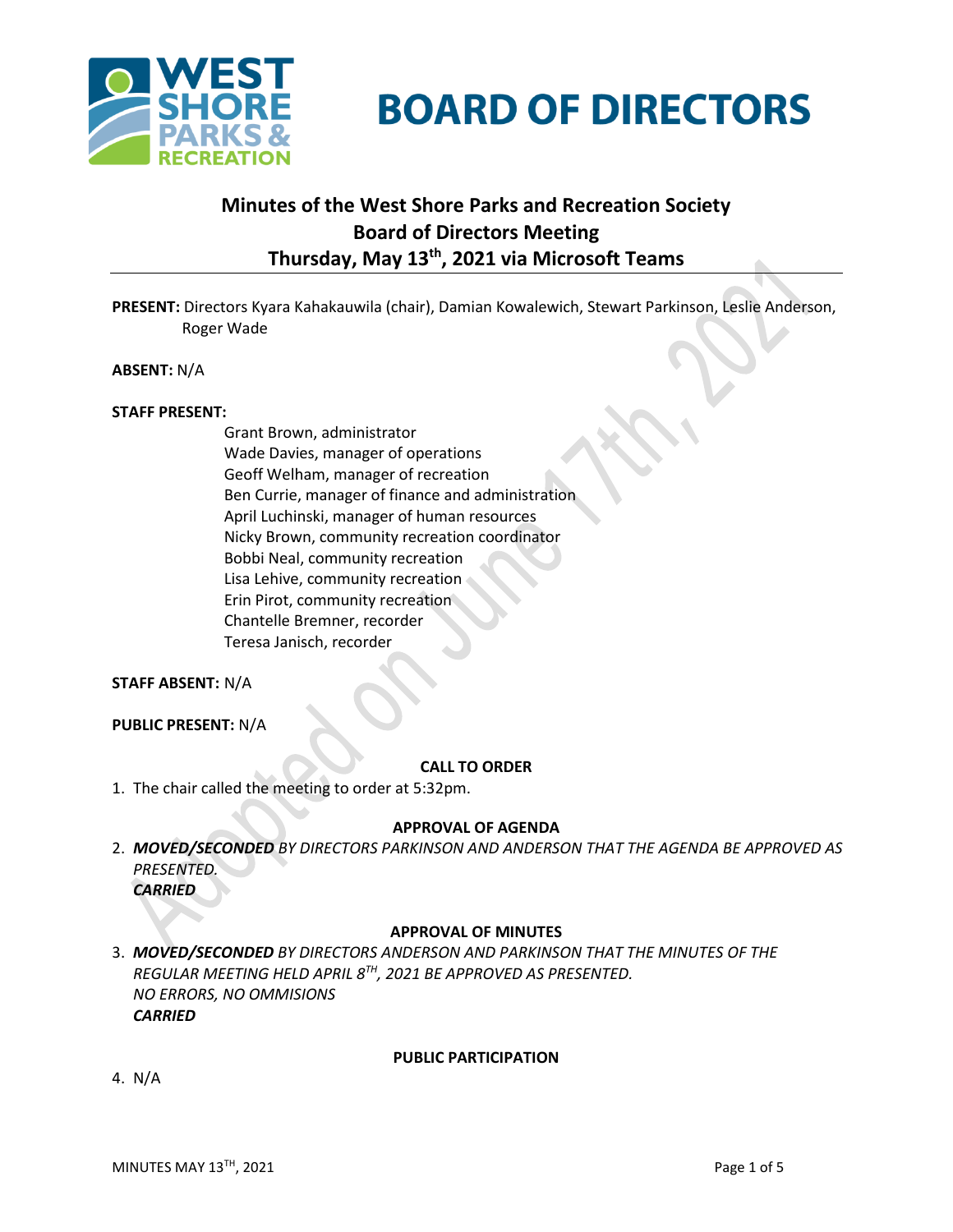#### **CHAIR'S REMARKS**

5. Chair, Kyara Kahakauwila commented on the following:

 $\triangleright$  Thank you to all staff for adapting as quickly as they have with all of the public health orders.

#### **STANDING COMMITTEES**

#### 6. a) Finance Committee

*Stewart Parkinson, finance committee chair commented on the following:*

 $\triangleright$  Meeting occurred earlier today. Budget is on track and the staff are commended for staying on top of things.

*MOVED/SECONDED BY DIRECTORS WADE AND ANDERSON THAT THE 1 st QUARTERLY FINANCIAL REPORT BE APPROVED AS PRESENTED. CARRIED* 

#### **OLD BUSINESS**

7. N/A

#### **NEW BUSINESS**

8.N/A

#### **FOR INFORMATION**

#### **9. a) Community Recreation Report**

*Community recreation team highlighted the following:*

Board thanked Nicky and her CR team for their presentation – it was well done.

#### **b) JDF Arena Improvement Project**

*Wade Davies, manager of operations highlighted the following:*

- $\triangleright$  The floor is now ready for concrete to be poured.
- ➢ Project is on budget.

#### **c) JDF Childcare Centre Project**

*Geoff Welham, manager of recreation highlighted the following:*

- $\triangleright$  Flooring has been installed and walls have been painted.
- ➢ Construction on the outdoor play area will begin soon and was scheduled for the end of the project timeline to eliminate as much public disruption as possible.

#### **d) Strategic Plan and Priorities 2021-2025**

*Grant Brown, administrator highlighted the following:*

 $\triangleright$  Staff are itemizing action steps to address the items included in the strategic plan and priorities. Another update to the board will be done in the fall.

#### **e) Administrator's Report**

*Grant Brown, administrator highlighted the following:*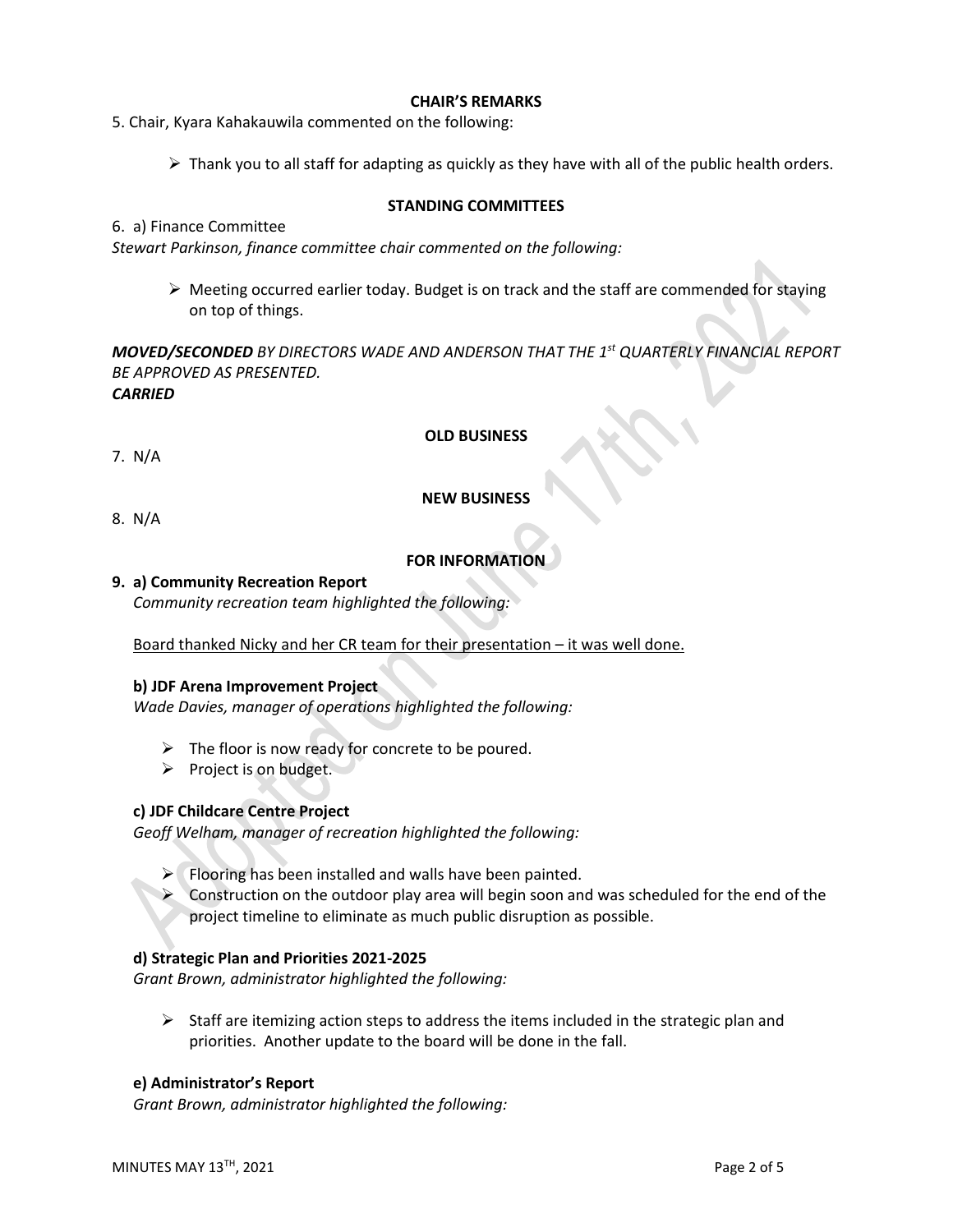# **Administration/Human Resources**

The website upgrade request for proposal competition has concluded, and Upanup Studios Inc. was chosen as the successful proponent. Upanup is a local website design company whose proposal stood out from the other submissions as they have worked on other recreation department sites, including those in Greater Victoria.

The recreation software project continuous to progress with the training of WSPR staff and the building of the new database. Both the JDF Arena and Childcare Centre projects are in their final stages and on target for June completions.

For the first part of April, the finance team successfully completed the 2020-year end, audit, the financial statements and the presentation of the statements to the board. The team continues to closely analyse this year's revenues and expenses and will begin the 2022 budget preparation shortly. A request for quotation is being developed, seeking a consultant who will work with staff on a comprehensive asset management policy.

The human resources team has connected with a nurse specializing in resiliency training who will be hosting 2 virtual sessions in early May to help staff develop tools to cope with these challenging times. Shorter follow up sessions will be scheduled in the coming months. COVID-19 health and safety standards for staff remains an organizational focus. Bargaining is expected to begin mid to late May and preparations with the GVLRA are under way. Training for supervisors that covers their workplace health and safety responsibilities will be taking place in early May.

## **Operations**

#### **Maintenance**

Crews have been rejuvenating the exterior of the JDF Arena entrance in anticipation of the opening of the Childcare Centre, creating an inviting entrance for families. Servicing of mechanical equipment continues including the rebuilding of the pressure release valve in the clubhouse, defrosting of the fieldhouse evaporator coil, replacement of an exhaust fan in the Q Centre Arena and the decommissioning of a redundant fire panel in the upper clubhouse.

Annual servicing of the library and senior's centre heat pumps, as well as the Q Centre Arena's air handling units and dehumidifier were completed.

First aid training for the maintenance crew has started, as we increase the number of OFA 1-trained staff to meet our WorkSafeBC coverage requirements.

Work continues on the new maintenance training guide package, which will ensure consistent thorough training of new staff as well as reference documents for current staff.

**Parks**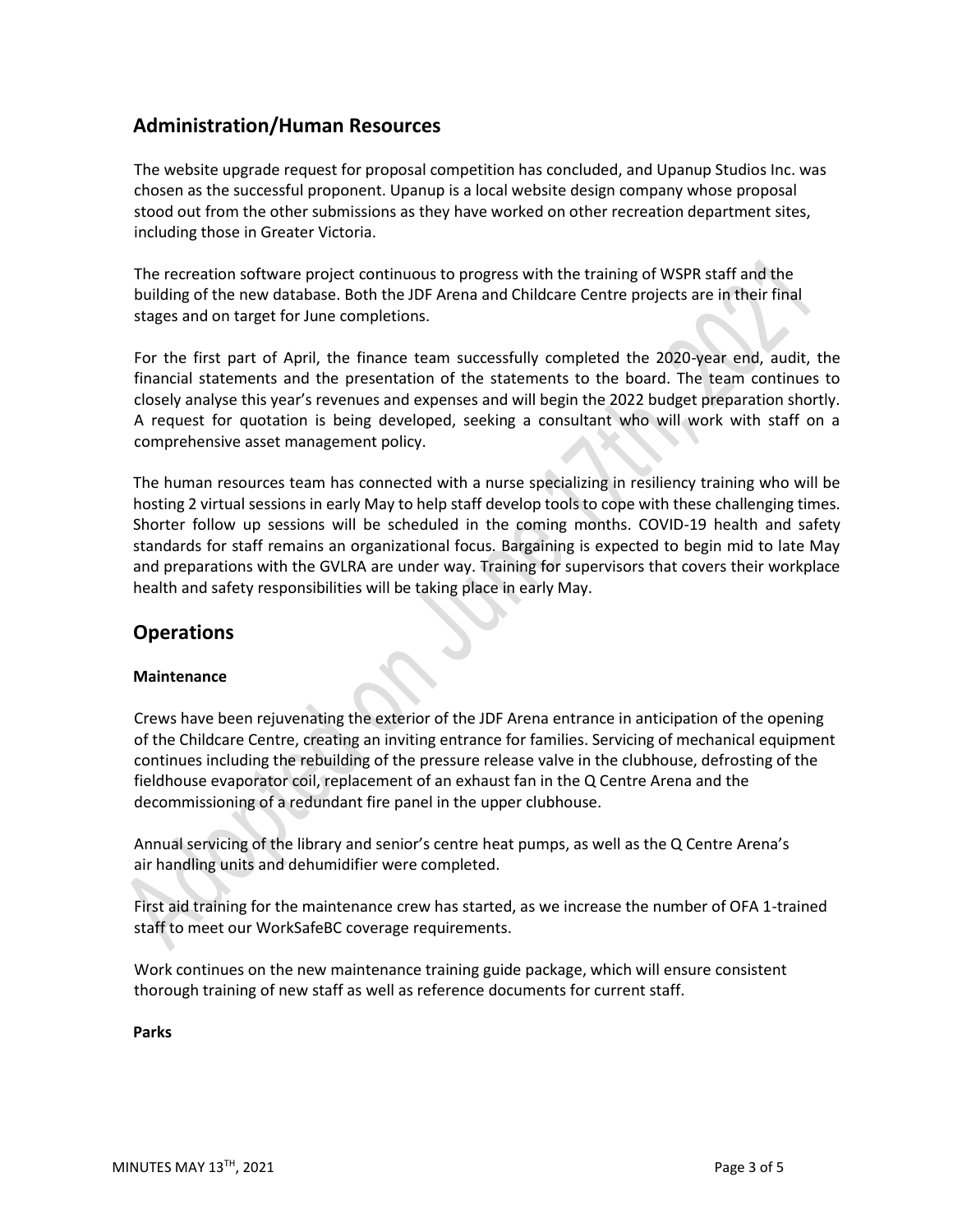Seasonal positions have been filled to help crews maintain the WSPR outside spaces. Focus has been on getting the fields and lawn bowling greens read for the upcoming season. The weeding, planting and general garden bed work has begun, beautifying the WSPR grounds.

The golf course, tennis courts, pickleball courts and basketball courts are all seeing high usage as the public seeks outdoor activities with the improving weather.

## **Programs**

#### **Community Recreation**

Staff continue to work on the 2021/22 Afterschool care, Preschool and Daycare registrations. All ASC spots are full with 95% of the spots being filled with full time registrants (Mon - Fri, 3 – 5:30PM).

Daycare has 22 of 24 spots filled, staff are reaching out to parents with underage children to see if they wish to hold their spot until their child reaches 36 months. Fall preschool classes are over 60% full which is great for this time of year.

The month of June is a celebration of First Nations, Metis, and Inuit. A 16-member committee that is a combination of Nations, indigenous serving agencies and community groups who are planning for a month-long virtual celebration. Throughout the month, there will be sessions that celebrate our indigenous communities and highlight our partnerships.

A drum making workshop will host 100-150 participants virtually who will make a traditional drum and then play together on National Indigenous People Day on June  $21^{st}$ . West Shore Parks & Recreation will assist in compiling the drum kit supplies and the registration into the workshop. This workshop is in partnership with M 'kola housing, Victoria Foundation, Royal Roads University Indigenous Engagement Department.

#### **Aquatics, Fitness and Weights**

The April-June swimming lesson set began the week of April 6<sup>th</sup>-13<sup>th</sup>. The spring set includes the addition of modified group lessons, in addition to the continuation of private class bookings. Waitlists for swimming lessons are large, as capacity limits significantly reduce the number of participants that can be accommodated within each class, and the number of classes which can be offered simultaneously. Additional classes have been added where pool space and overall safety allows.

Reservations opened on April 21<sup>st</sup> for all May swim times, and uptake continues to be strong. Weekend family swims continue to be the most popular option, with all available swims filling within an hour of reservations opening. Additional lane and leisure swims have been added to Monday and Wednesday evenings for the month of May, and additional family swims were added over the May long weekend.

The first two youth swims ran successfully at full capacity. Based on an assessment of the first two swims, staff have increased the capacity for future youth swims. The youth-only swim time is available by advanced reservation, at a reduced cost of \$2.

The new Public Health Orders announced on March 29<sup>th</sup> led to the suspension of all remaining indoor group fitness programs, and AquaFit programming in the pool. In addition, equipment in the weight